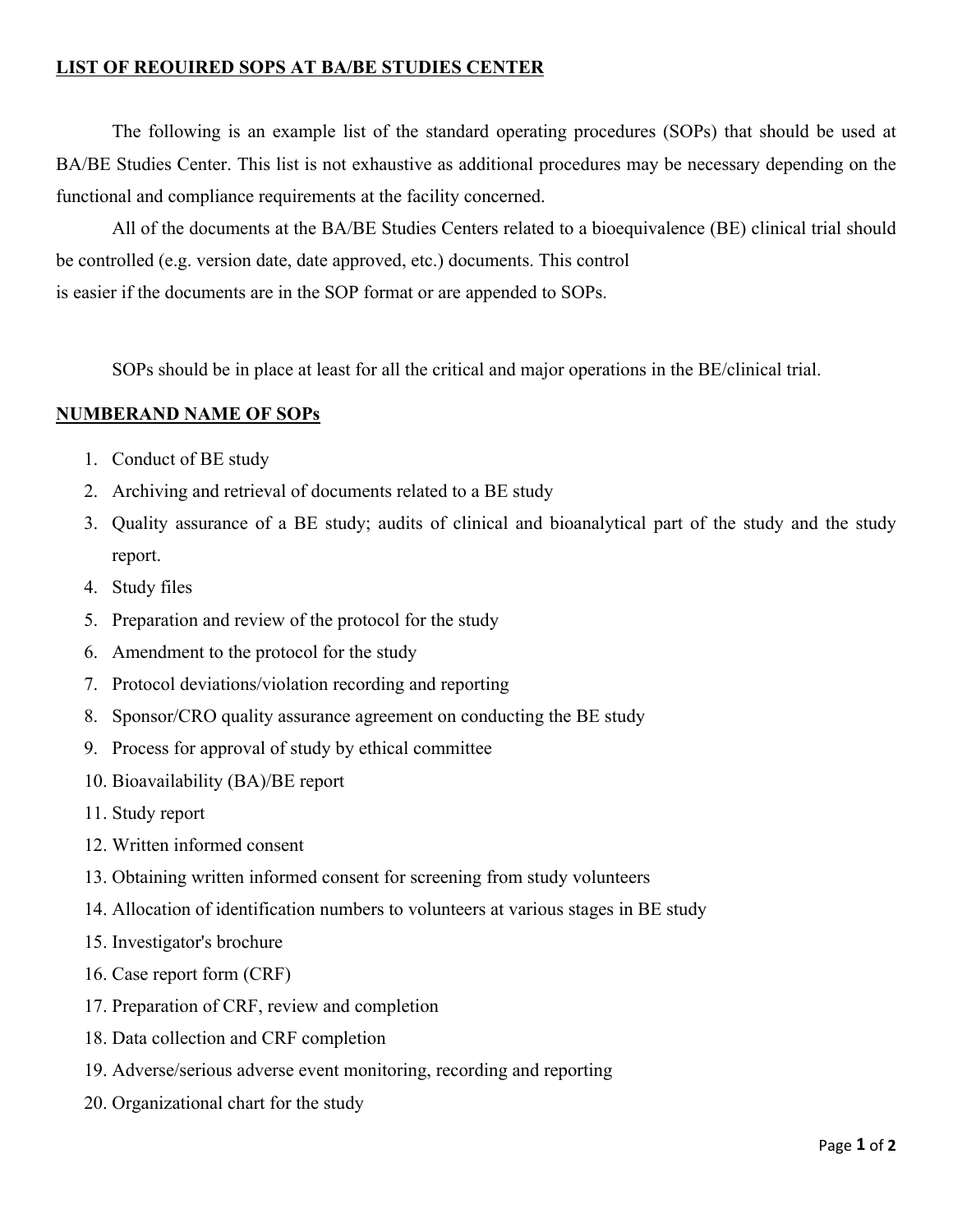- 21. Training of personnel
- 22. Responsibilities of the members of the research team
- 23. Monitoring of the study by the sponsor
- 24. Conduct of pre-study meeting.
- 25. Study start-up
- 26. Subject management
- 27. SOP on mobilization of individuals for registration in volunteer bank
- 28. Eligibility criteria for registration and registration of individuals in volunteer bank
- 29. Handling of subject withdrawal
- 30. Allocation of identification numbers to volunteers at various stages in the biostudy
- 31. Screening of volunteers enrolled for the study
- 32. Collection of urine samples from subjects for detection of drugs of abuse and transportation of samples to pathology laboratory
- 33. Custodian duties
- 34. Payments to research subjects for BE studies
- 35. Procedures for entry into and exit from clinical unit
- 36. Handling of subject check-in and check-out
- 37. Housekeeping at clinical unit
- 38. Planning, preparation, evaluation and service of standardized meals for bio-studies
- 39. Distribution of meals to study subjects
- 40. Operation and maintenance of nurse call system
- 41. Administration of oral solid dosage form of the investigational product to human subjects during BE study
- 42. Cannulation of study subjects
- 43. Collection of blood samples from study subjects
- 44. Identification of biological samples
- 45. Recording of vital signs of subjects
- 46. Operation and verification of fire alarm system
- 47. Administration of oxygen to subject from medical oxygen cylinder
- 48. Emergency care of subjects during BA/BE study
- 49. Availability of ambulance during BA/BE study
- 50. Centrifugation and separation of blood samples
- 51. Storage of plasma and serum samples